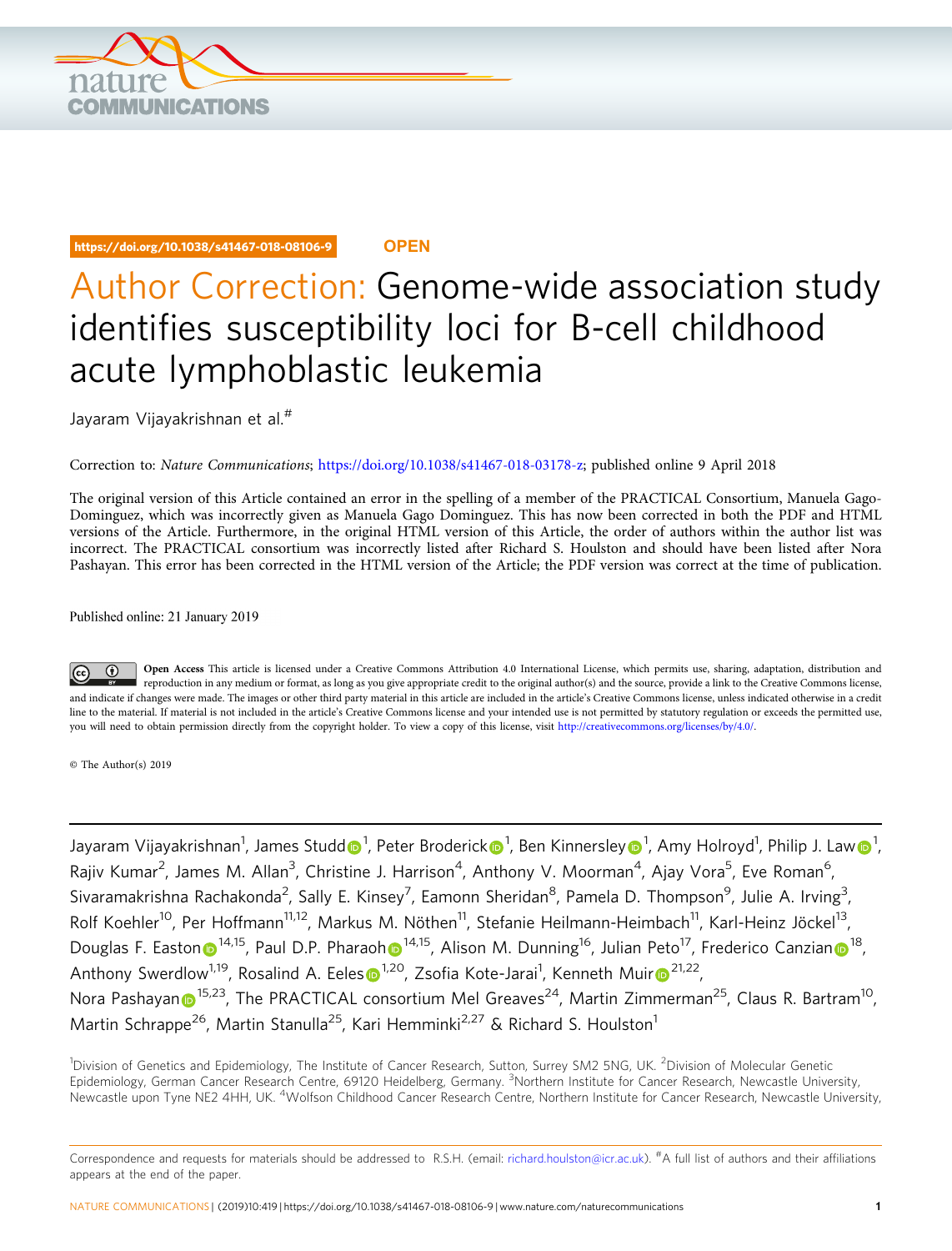Newcastle upon Tyne NE1 7RU, UK. <sup>5</sup>Department of Haematology, Great Ormond Street Hospital, London WC1N 3JH, UK. <sup>6</sup>Department of Health Sciences, University of York, York YO10 5DD, UK. <sup>7</sup>Department of Paediatric and Adolescent Haematology and Oncology, Leeds General Infirmary, Leeds LS1 3EX, UK. <sup>8</sup>Medical Genetics Research Group, Leeds Institute of Molecular Medicine, University of Leeds, Leeds LS9 7TF, UK. <sup>9</sup>Paediatric and Familial Cancer Research Group, Institute of Cancer Sciences, St. Mary's Hospital, Manchester M13 9WL, UK. <sup>10</sup>Department of Human Genetics, Institute of Human Genetics, University of Heidelberg, 69120 Heidelberg, Germany. <sup>11</sup>Department of Genomics, Institute of Human Genetics, Life & Brain Centre, University of Bonn, D-53012 Bonn, Germany. 12Department of Biomedicine, Human Genomics Research Group, University Hospital and University of Basel, 4031 Basel, Switzerland. <sup>13</sup>Institute for Medical Informatics, Biometry and Epidemiology, University Hospital Essen, University of Duisburg-Essen, 45147 Essen, Germany. <sup>14</sup>Department of Oncology, Centre for Cancer Genetic Epidemiology, University of Cambridge, Cambridge CB1 8RN, UK. <sup>15</sup>Department of Public Health and Primary Care, Centre for Cancer Genetic Epidemiology, University of Cambridge, Cambridge CB1 8RN, UK. 16Department of Oncology, Centre for Cancer Genetic Epidemiology, University of Cambridge, Strangeways Laboratory, Cambridge CB1 8RN, UK. <sup>17</sup>Department of Non-Communicable Disease Epidemiology, London School of Hygiene and<br>Tropical Medicine, London WC1E 7HT, UK. <sup>18</sup>Genomic Epidemiology Group, German Cancer Res <sup>19</sup> Division of Breast Cancer Research, The Institute of Cancer Research, London SW7 3RP, UK. <sup>20</sup>Royal Marsden NHS Foundation Trust, London SW3 6JJ, UK. <sup>21</sup>Institute of Population Health, University of Manchester, Manchester M13 9PL, UK. <sup>22</sup>Warwick Medical School, University of Warwick, Coventry CV4 7AL, UK.<sup>23</sup>Department of Applied Health Research, University College London, London WC1E 7HB, UK.<sup>24</sup>Centre for Evolution and Cancer, Institute of Cancer Research, Sutton, Surrey SM2 5NG, UK. <sup>25</sup>Department of Paediatric Haematology and Oncology,<br>Hannover Medical School, 30625 Hannover, Germany. <sup>26</sup>General Paediatrics, University H <sup>27</sup> Center for Primary Health Care Research, Lund University, 221 00 Lund, Sweden. Full list of consortium members appears at the end of the paper. The original article can be found online at https://doi.org/10.1038/s41467-018-03178-z.

## The PRACTICAL consortium

Brian E. Henderson<sup>28</sup>, Christopher A. Haiman<sup>28</sup>, Sara Benlloch<sup>29,30</sup>, Fredrick R. Schumacher<sup>31,32</sup>, Ali Amin Al Olama<sup>29,33</sup>, Sonja I. Berndt<sup>34</sup>, David V. Conti<sup>28</sup>, Fredrik Wiklund<sup>35</sup>, Stephen Chanock<sup>34</sup>, Victoria L. Stevens<sup>36</sup>, Catherine M. Tangen<sup>37</sup>, Jyotsna Batra<sup>38,39</sup>, Judith Clements<sup>38,39</sup>, Henrik Gronberg<sup>35</sup>, Johanna Schleutker<sup>40,41,42</sup>, Demetrius Albanes<sup>34</sup>, Stephanie Weinstein<sup>34</sup>, Alicja Wolk<sup>43</sup>, Catharine West<sup>44</sup>, Lorelei Mucci<sup>45</sup>, Géraldine Cancel-Tassin<sup>46,47</sup>, Stella Koutros<sup>34</sup>, Karina Dalsgaard Sorensen<sup>48,49</sup>, Lovise Maehle<sup>50</sup>, David E. Neal<sup>51,52</sup>, Ruth C. Travis<sup>53</sup>, Robert J. Hamilton<sup>54</sup>, Sue Ann Ingles<sup>28</sup>, Barry Rosenstein<sup>55,56</sup>, Yong-Jie Lu<sup>57</sup>, Graham G. Giles<sup>58,59</sup>, Adam S. Kibel<sup>60</sup>, Ana Vega<sup>61</sup>, Manolis Kogevinas<sup>62,63,64,65</sup>, Kathryn L. Penney<sup>66</sup>, Jong Y. Park<sup>67</sup>, Janet L. Stanford<sup>68,69</sup>, Cezary Cybulski<sup>70</sup>, Børge G. Nordestgaard<sup>71,72</sup>, Hermann Brenner<sup>73,74,75</sup>, Christiane Maier<sup>76</sup>, Jeri Kim<sup>77</sup>, Esther M. John<sup>78,79</sup>, Manuel R. Teixeira<sup>80,81</sup>, Susan L. Neuhausen<sup>82</sup>, Kim De Ruyck<sup>83</sup>, Azad Razack<sup>84</sup>, Lisa F. Newcomb<sup>68,85</sup>, Davor Lessel<sup>86</sup>, Radka Kaneva<sup>87</sup>, Nawaid Usmani<sup>88,89</sup>, Frank Claessens<sup>90</sup>, Paul A. Townsend<sup>91</sup>, Manuela Gago-Dominguez<sup>92,93</sup>, Monique J. Roobol<sup>94</sup> & Florence Menegaux<sup>95</sup>

<sup>28</sup>Department of Preventive Medicine, Keck School of Medicine, University of Southern California/Norris Comprehensive Cancer Center, Los Angeles, CA 90033, USA, <sup>29</sup>Department of Public Health and Primary Care, Centre for Cancer Genetic Epidemiology, Strangeways Research Laboratory, University of Cambridge, Cambridge CB2 0SP, UK. <sup>30</sup>The Institute of Cancer Research, London SM2 5NG, UK. <sup>31</sup>Department of Epidemiology and Biostatistics, Case Western Reserve University, Cleveland, OH 44106, USA. <sup>32</sup>Seidman Cancer Center, University Hospitals, Cleveland, OH 44106, USA. 33Department of Clinical Neurosciences, University of Cambridge, Cambridge CB2 2PY, UK. 34Division of Cancer Epidemiology and Genetics, National Cancer Institute, NIH, Bethesda, MD 20814, USA. <sup>35</sup>Department of Medical Epidemiology and Biostatistics, Karolinska Institute, Stockholm 171 77, Sweden. <sup>36</sup>Epidemiology Research Program, American Cancer Society, 250 Williams Street, Atlanta, GA 30303, USA. 37SWOG Statistical Center, Fred Hutchinson Cancer Research Center, Seattle, WA 98109-1024, USA. 38Australian Prostrate Cancer BioResource (APCB), Australian Prostate Cancer Research Centre-Qld, Institute of Health and Biomedical Innovation and School of Biomedical Science, Queensland University of Technology, Brisbane 4001 QLD, Australia.<sup>39</sup>Translational Research Institute, Brisbane 4102 QLD, Australia.<br><sup>40</sup>Department of Medical Biochemistry and Genetics, Institute of Biomedicine, and Genetics, Department of Medical Genetics, Turku University Hospital, Turku 20521, Finland. <sup>42</sup>BioMediTech, University of Tampere, Tampere<br>33100, Finland. <sup>43</sup>Division of Nutritional Epidemiology, Institute of Environm 44Institute of Cancer Sciences, University of Manchester, Manchester Academic Health Science Centre, Radiotherapy Related Research, The Christie Hospital NHS Foundation Trust, Manchester M13 9PL, UK. 45Department of Epidemiology, Harvard School of Public Health, Boston, MA 02115, USA. <sup>46</sup>CeRePP, Pitie-Salpetriere Hospital, Paris 75020, France. <sup>47</sup>UPMC Univ Paris 06, GRC N°5 ONCOTYPE-URO, CeRePP, Tenon Hospital, Paris 75020, France. <sup>48</sup>Department of Molecular Medicine, Aarhus University Hospital, Aarhus DK-8200, Denmark. <sup>49</sup>Department of<br>Clinical Medicine, Aarhus University, Aarhus 8000, Denmark. <sup>50</sup>Department of Medi <sup>51</sup>Department of Oncology, Addenbrooke's Hospital, University of Cambridge, Cambridge CB2 0QQ, UK. <sup>52</sup>Li Ka Shing Centre, Cancer Research UK Cambridge Research Institute, Cambridge CB2 0RE, UK. 53Cancer Epidemiology, Nuffield Department of Population Health, University of Oxford, Oxford OX3 7LF, UK. <sup>54</sup>Department of Surgical Oncology, Princess Margaret Cancer Centre, Toronto M5G 2C4, Canada. <sup>55</sup>Department of Radiation Oncology, Icahn School of Medicine at Mount Sinai, New York, NY 10029-5674, USA. <sup>56</sup>Department of Genetics and Genomic Sciences, Icahn School of Medicine at Mount Sinai, New York, NY 10029-5674, USA. <sup>57</sup>Centre for Molecular Oncology, Barts Cancer Institute, John Vane Science Centre, Queen Mary University of London, London EC1M 6BQ, UK. <sup>58</sup>Cancer Epidemiology Centre, The Cancer Council Victoria, Melbourne 3004 VIC, Australia. <sup>59</sup>Centre for Epidemiology and Biostatistics, Melbourne School of Population and Global Health, The University of Melbourne, Melbourne 3010, Australia. <sup>60</sup>Division of Urologic Surgery, Brigham and Womens Hospital, Boston, MA 02115, USA. <sup>61</sup>Fundación Pública Galega de